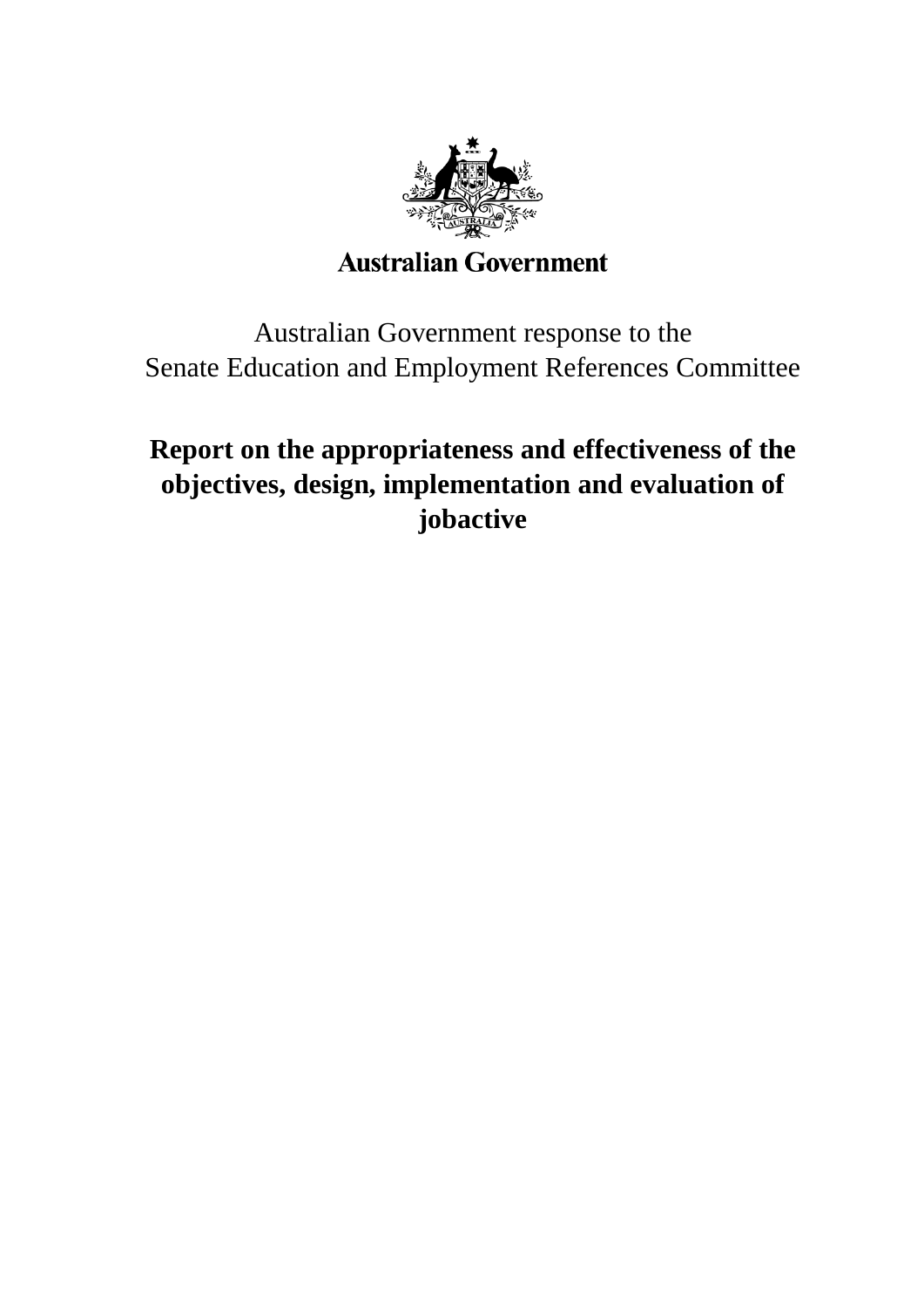# **Australian Government response**

The Australian Government welcomes the Senate Education and Employment References Committee (the committee) report of February 2019 on jobactive, including its appropriateness and effectiveness of the objectives, design, implementation and evaluation.

The Government thanks the committee for its report and the many people who took the time to provide submissions and appear as witnesses.

The Australian Government's response to the Report *jobactive: failing those it is intended to serve* is set out below.

# **Recommendations 1 to 41**

Since its introduction in July 2015, jobactive has achieved good outcomes, with more Australians employed through jobactive than under previous programs. Over the period from 1 July 2015 to 30 April 2020, jobactive has achieved more than 1.6 million job placements.

The Department of Education, Skills and Employment (the department) monitors the effectiveness of jobactive through Post-Program Monitoring surveys. The surveys measure participants' labour market status after participation in employment services and their satisfaction with the assistance they received. For job seekers who participated in jobactive between April 2018 and March 2019, 48.6 per cent were employed three months later.<sup>1</sup> For Stream A job seekers, this figure is 58.7 per cent. For Stream C job seekers (the most disadvantaged), more than a quarter were employed three months later.

Job seekers in jobactive report they are satisfied with the quality of services. More than half of

surveyed job seekers (58.9 per cent) reported being 'satisfied' or 'very satisfied' with the quality of services they received. Job seekers in Streams B and C (the more disadvantaged), report higher levels of satisfaction (64.9 and 63.6 per cent respectively) with the overall quality of services.<sup>2</sup>

However, there is always scope to improve employment services to ensure that it is helping all job seekers to find a job.

### **New Employment Services Model**

In March 2019, the Australian Government announced a new employment services model will be introduced from July 2022 to deliver better outcomes for job seekers and employers as part of the Australian Government's plan for a stronger economy. The new model will transform the way employment services are delivered.

For job seekers, the new model will provide service options to support them to find a job, a better digital platform and more flexibility to meet mutual obligation requirements:

 $\overline{a}$ 

<sup>&</sup>lt;sup>1</sup> Data for job seekers who participated in jobactive between April 2018 and March 2019 are the most recent publicly available figures at the time of response. Employment Services Outcomes Reports can be found via the department's website at https://www.employment.gov.au/employment-services-outcomes-reports.

<sup>&</sup>lt;sup>2</sup> As above.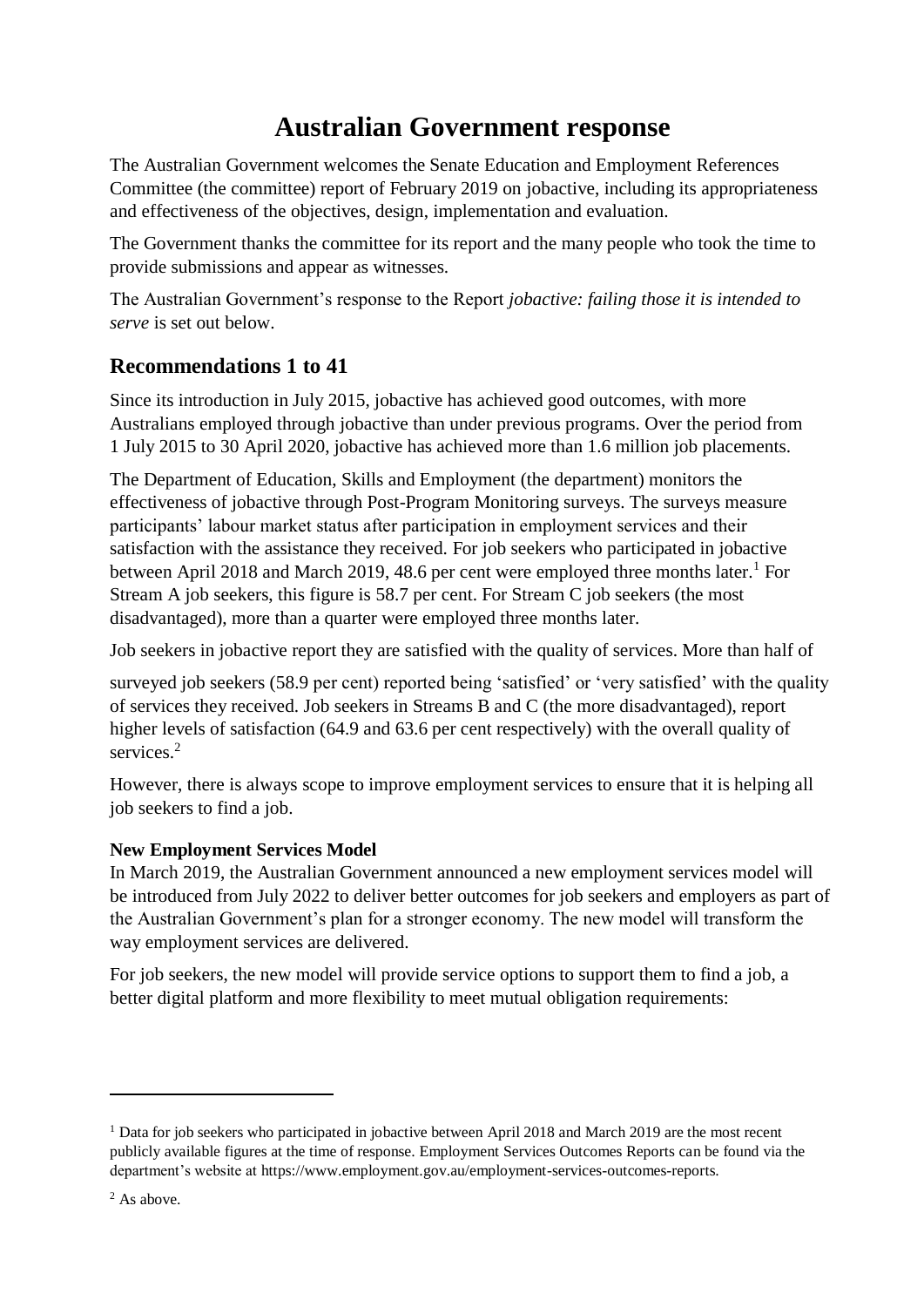- **Digital First** job seekers who are job-ready and digitally literate will enter Digital First and self-manage online. These job seekers will be able to access online tools to help them make informed choices about their job search, as well as a contact centre to help answer questions and provide advice via phone or email.
- **Digital Plus** job seekers who need extra support will be able to access digital services and receive face-to-face support from a training provider as needed. This may include training to help use the digital service, work skills training, or funding to pay for a wage subsidy, tools or a licence. Support from the contact centre will also be available.
- **Enhanced Services** the most disadvantaged job seekers will receive Enhanced Services delivered through employment services providers. Providers will help address a job seeker's barriers to work through services such as career guidance, mentoring, vocational training, assistance in accessing non-vocational services such as counselling, work experience, job placements and post-placement support. Taking into account the findings of the Employment Services Expert Advisory Panel, payments for providers delivering Enhanced Services will support greater targeted and tailored servicing of disadvantaged job seekers.

#### **Improved assessment**

 Improved assessment and ongoing monitoring will ensure job seekers are getting the support they need and will identify if job seekers need additional help. Job seekers will be regularly reassessed to ensure they are getting the right service offer.

#### **Licensing and Performance**

- Employment services providers will deliver Enhanced Services through a contractual licence. It is anticipated that specialist licences will be available for providers to focus on particular cohorts of job seekers or employer industries.
- Providers that are issued a licence will face regular evaluations of performance incorporating feedback from employers and local stakeholders. Poor performers will not have their licences renewed and will exit the market, providing strong incentives to achieve outcomes.

#### **Mutual Obligations**

- In return for receiving payments, most unemployed people receiving income support have mutual obligation requirements. This will continue under the New Employment Services Model. All job seekers with mutual obligation requirements will be provided with clear information on what they need to do in return for receiving income support.
- The new model will maintain the principles of mutual obligations by introducing a points-based system, providing more flexibility and diversity around the activities job seekers are expected to do. To encourage personal responsibility, job seekers will be able to meet points through a combination of activities such as job search and training, with more points for those activities that are more likely to lead to employment. Most job seekers will have ongoing requirements to engage in some job search activities and demonstrate they are applying for jobs.

The development of the new employment services model involved extensive consultation with more than 1400 stakeholders including job seekers, employment services providers, industry representatives, employers and peak bodies, and independent advice delivered by the Employment Services Expert Advisory Panel. The Panel's report to Government, *I Want to*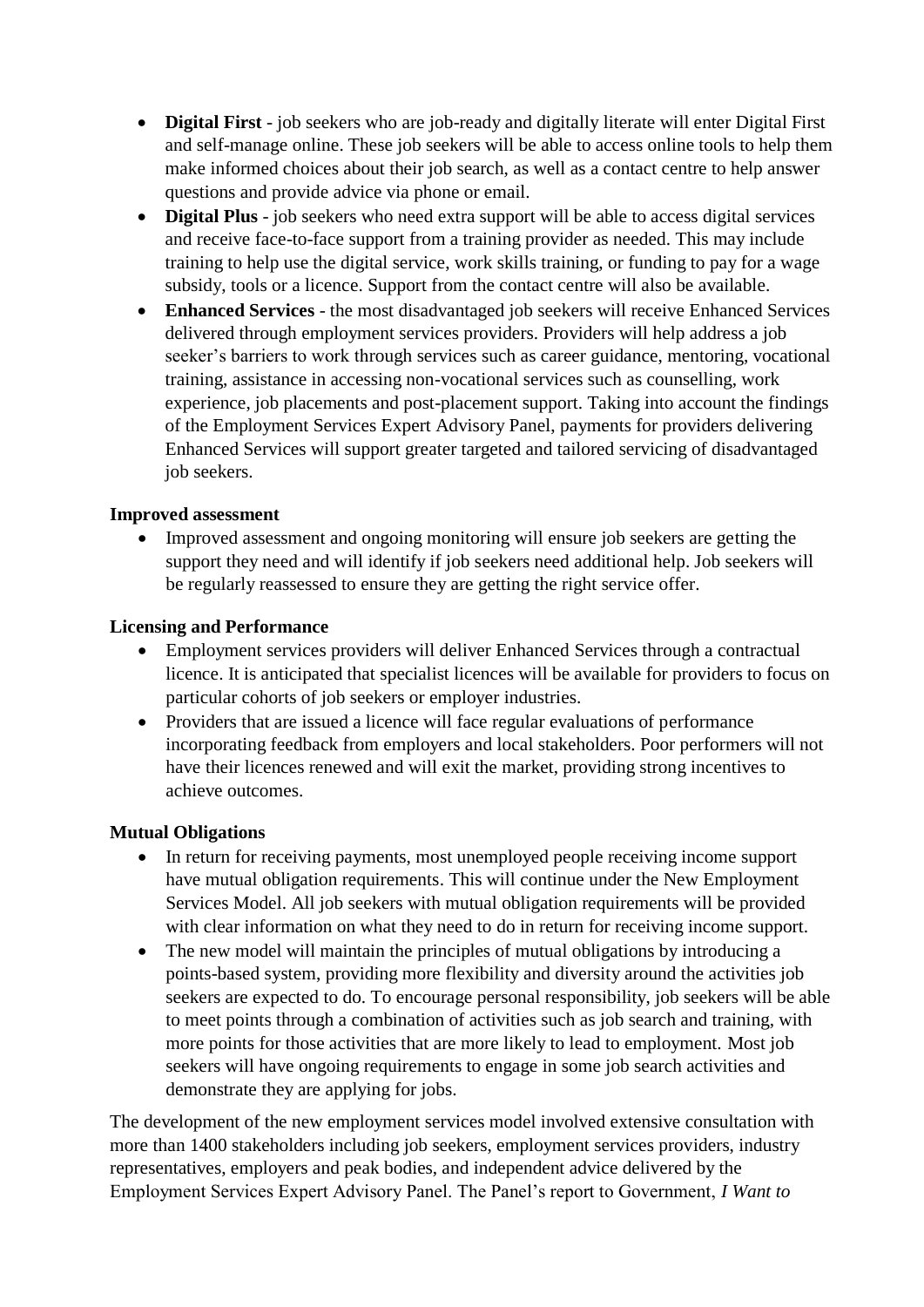*Work*, was publicly released on 14 December 2018, and was considered in the development of the new employment services arrangements. The New Employment Services Reform announced by Government aligns closely with the Panel's recommendations.

Given the scale of change, implementation will be staged to allow key elements of the model to be tested and evaluated, with enhancements made through an ongoing co-design process with job seekers, employers, expert reference group, providers and community organisations. Key elements not being trialled will be the subject of extensive consultation prior to the new model being rolled out.

# **New Employment Services Trial**

In the 2019–20 Budget, the Australian Government committed \$249.8 million to trial key elements of the new model in Adelaide South and in the Mid North Coast of New South Wales over the next three years (to June 2022). The model being trialled reflects the Panel's recommendations, including recommendations to use technology to support the most job-ready job seekers to largely self-service; and to provide more resources and tailored support for those most in need.

The trial will involve initially about 95,000 job seekers in these areas to allow the settings of the new model to be tested. Current jobactive contracts have been extended until June 2022 in all other regions while elements of the new model are tested and refined with users.

The Australian Government is committed to ongoing user-centred research and consultation to support the reform of employment services. The department will lead a number of stakeholder engagement activities during the New Employment Services Trial to help inform aspects of the new model including establishing a Reference Group, Working Groups in each trial region, and undertaking a range of user-centred design activities. The department will also undertake regular consultation with other stakeholder groups including government agencies, employment services providers and employers, to ensure all stakeholders have the best opportunity to provide input to the new model.

## **The Targeted Compliance Framework**

The Targeted Compliance Framework (TCF) provides more support to those who are genuinely trying to meet their obligations (through capability assessments with their provider and/or Centrelink), while also introducing strong penalties for the small number of job seekers who persistently and deliberately do not meet their mutual obligation requirements.

The TCF commenced on 1 July 2018 and has proved effective, increasing job seeker compliance before penalties are applied, as intended. In the first year of the TCF, penalty numbers reduced by 90 per cent compared to the previous year and engagement with requirements has increased (from 71 per cent of appointments attended to 75 per cent). Early evidence also shows that additional assessments introduced as part of TCF are identifying where Job Plans need to be amended and prompting job seekers to disclose factors affecting their ability to meet their requirements.

## **Work for the Dole**

Work for the Dole is an important part of the Australian Government's activation policy. Work for the Dole is one of several activity options available for job seekers to meet their mutual obligation requirements. The program provides work-like experiences to help participants who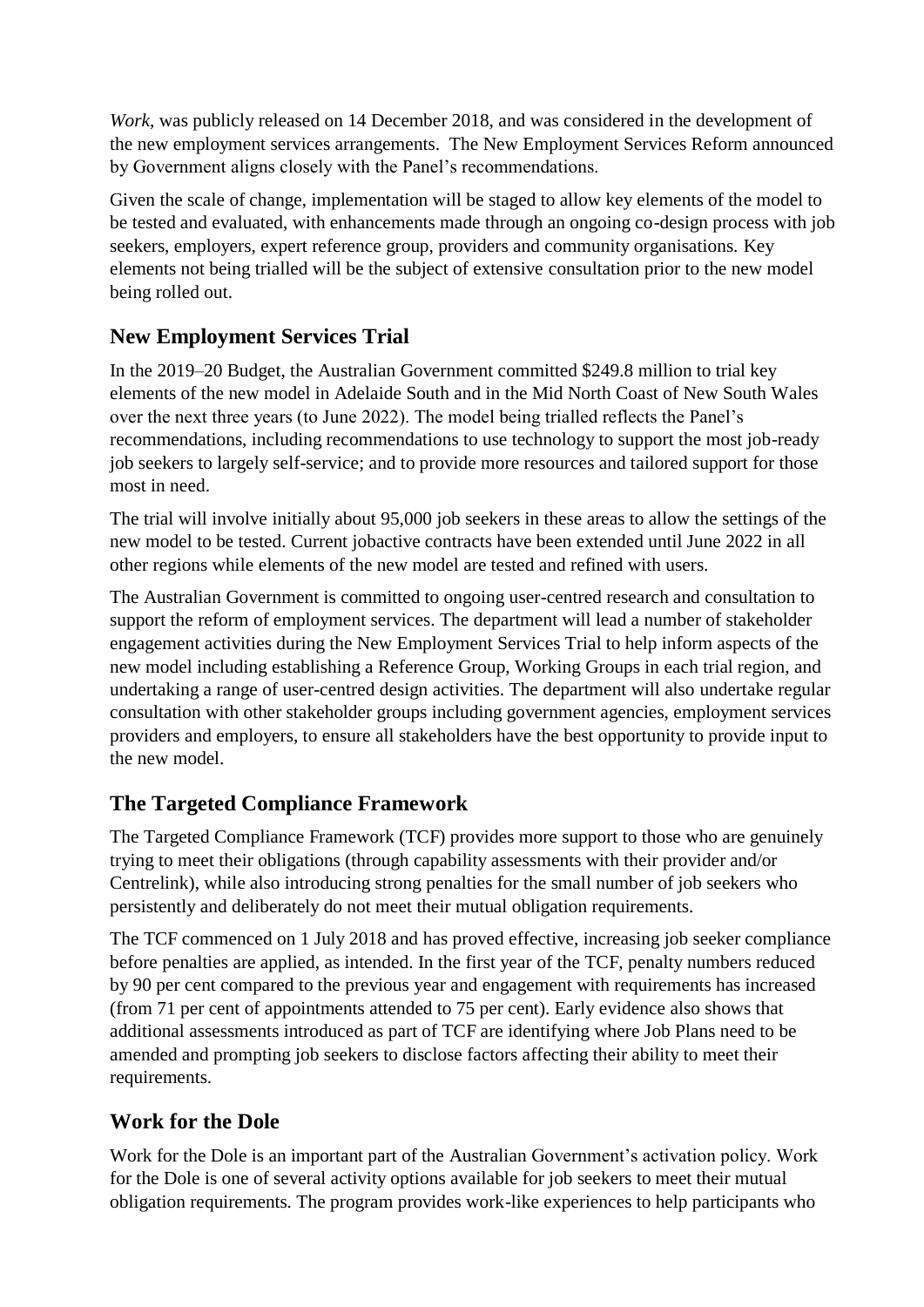have been unemployed for 12 months or more to gain skills, experience, and confidence to move from welfare to work. Work for the Dole activities provide an opportunity for individuals to give back to the community while also enhancing their employability skills.

The department undertakes regular surveys of Work for the Dole participants, with 76 per cent of participants reporting an increased desire to find a job, 75 per cent reporting an improved ability to work with others, and 70 per cent reporting improved work-related skills. While Work for the Dole is not a job-matching program, around 36 per cent of participants who have exited Work for the Dole had a job placement recorded within three months of finishing their activity.

The majority of Work for the Dole host organisations are not for profit or community organisations. Work for the Dole activities help host organisations make positive contributions to local communities.

# **Expanding Eligibility for the Transition to Work Service**

The Transition to Work (TtW) service provides intensive pre-employment assistance to young people who have disengaged from work and study and are at risk of long-term welfare dependency. The service is designed to improve the work readiness of young people and help them get into work (including apprenticeships and traineeships) or education. TtW is targeted to groups of disadvantaged young people, including those with low levels of educational attainment but who do not have multiple or complex non vocational barriers. For these young people, TtW is an appropriate and effective service to meet their needs. Complementary to jobactive, both TtW and jobactive providers work together to ensure participants receive the service best suited to meet their needs.

From 1 January 2020, the age range for TtW eligibility was expanded to include participants aged 15-24, up from the current 15-21 age limit. The expansion allows more disadvantaged young people the opportunity to benefit from the service and align TtW eligibility with the Australian Government's broader suite of youth specific services and programs which generally define youth as up to 24 years of age. Participation in the TtW service remains voluntary, and young people can choose to participate in jobactive instead where eligible.

From July 2020, the amount of time a young person can spend in TtW will increase from 12 months to 18 months. This measure will help disadvantaged young Australians enter employment by allowing them more time to build their skills, confidence and readiness.

# **Mid-Career Checkpoint**

The Australian Government in the 2019 election campaign announced a commitment to establish the new Mid-Career Checkpoint program to support up to 40,000 Australians, particularly women, looking to return from time out of the workforce for caring responsibilities. The Mid-Career Checkpoint initiative will be targeted at women aged 30 to 45, however all eligible working aged Australians will have the opportunity to participate.

A pilot of this program was scheduled to commence in April 2020, however has been deferred to be delivered when the labour market is in a recovery phase to ensure it will be of most benefit to participants.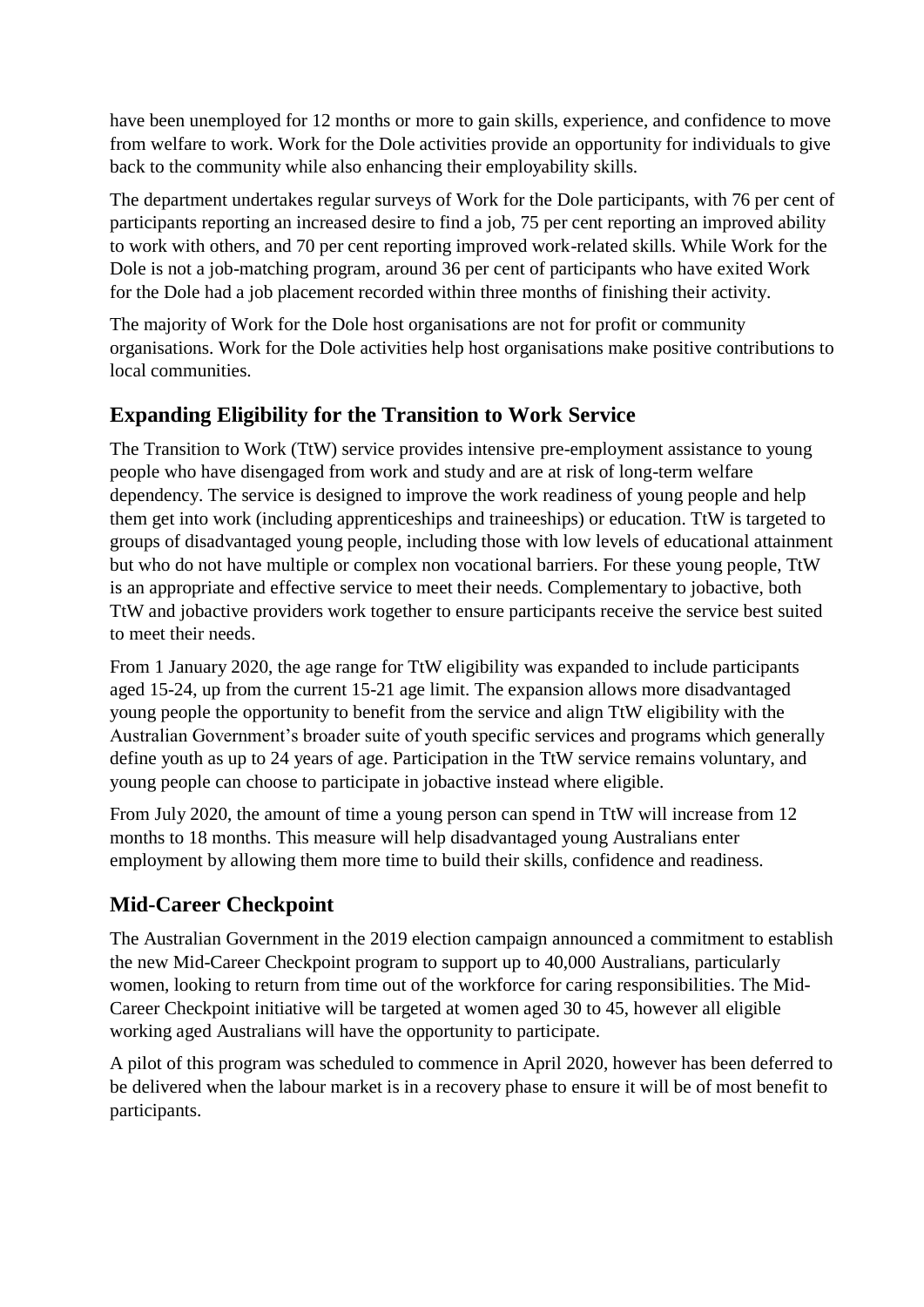## **Coronavirus (COVID-19) economic environment**

The COVID-19 pandemic is presenting an enormous health and economic challenge. The Australian economy continued to show resilience in the latter part of 2019 despite the adverse economic impacts from the global trade tensions, fires, floods and drought. While the economy entered the crisis from a position of strength, COVID-19 will have a significant impact on the Australian economy. Treasury is forecasting Gross Domestic Product to fall by over 10 per cent in the June quarter.

In response to COVID-19, the Australian Government has announced a consolidated support package to help Australian workers and businesses, including initiatives such as JobKeeper, JobSeeker, boosting cash flow for employers and increasing the instant asset write off. This support is designed to help businesses and households, and to keep Australians in jobs through the period ahead.

Treasury expects the unemployment rate to rise to 10 per cent in the June quarter 2020 from 5.1 per cent in the most recent data.<sup>3</sup> Already, the number of job seekers on the jobactive caseload (including online services) has increased from 633,318 at 29 February 2020 to more than 1.3 million job seekers at 7 May 2020.

## **Measures implemented to address COVID-19**

The Australian Government recognises the critical role of employment services in assisting Australians into work, during and after the COVID-19 pandemic. It is imperative that services are in a position to help people into critical jobs in demand in sectors such as retail, transport and logistics, while continuing to assist the most vulnerable job seekers at this difficult time.

The Australian Government is working closely with key stakeholders to ensure they have the latest information on the measures in place to prevent the spread of COVID-19 and to hear directly from small business, students, training organisations and those representing the many thousands of Australians who have sadly lost their jobs. The department has been working closely with Services Australia to connect the significant number of new job seekers to appropriate support. The Government has announced a number of measures to ensure that job seekers are able to access the support they need.

### **Mutual obligations**

 $\overline{a}$ 

As a result of the impact of the COVID-19 pandemic, the Government has suspended mutual obligation requirements while the COVID-19 restrictions were in place. These arrangements covered all participants in jobactive, the New Employment Services Trial, ParentsNext, the Community Development Program and Disability Employment Services.

Compulsory mutual obligation requirements remain an important part of assistance for job seekers. The department will be working with employment services providers to ensure that job seekers' requirements comply with physical distancing rules and take into consideration the impact on the labour market. In addition, the department will also continue to work with Services Australia to ensure that those who are unable to meet compulsory requirements are exempted.

<sup>3</sup> Treasurer media release 'Jobkeeper payment supporting millions of jobs', 14 April 2020. Available at https://ministers.treasury.gov.au/ministers/josh-frydenberg-2018/media-releases/jobkeeper-payment-supportingmillions-jobs